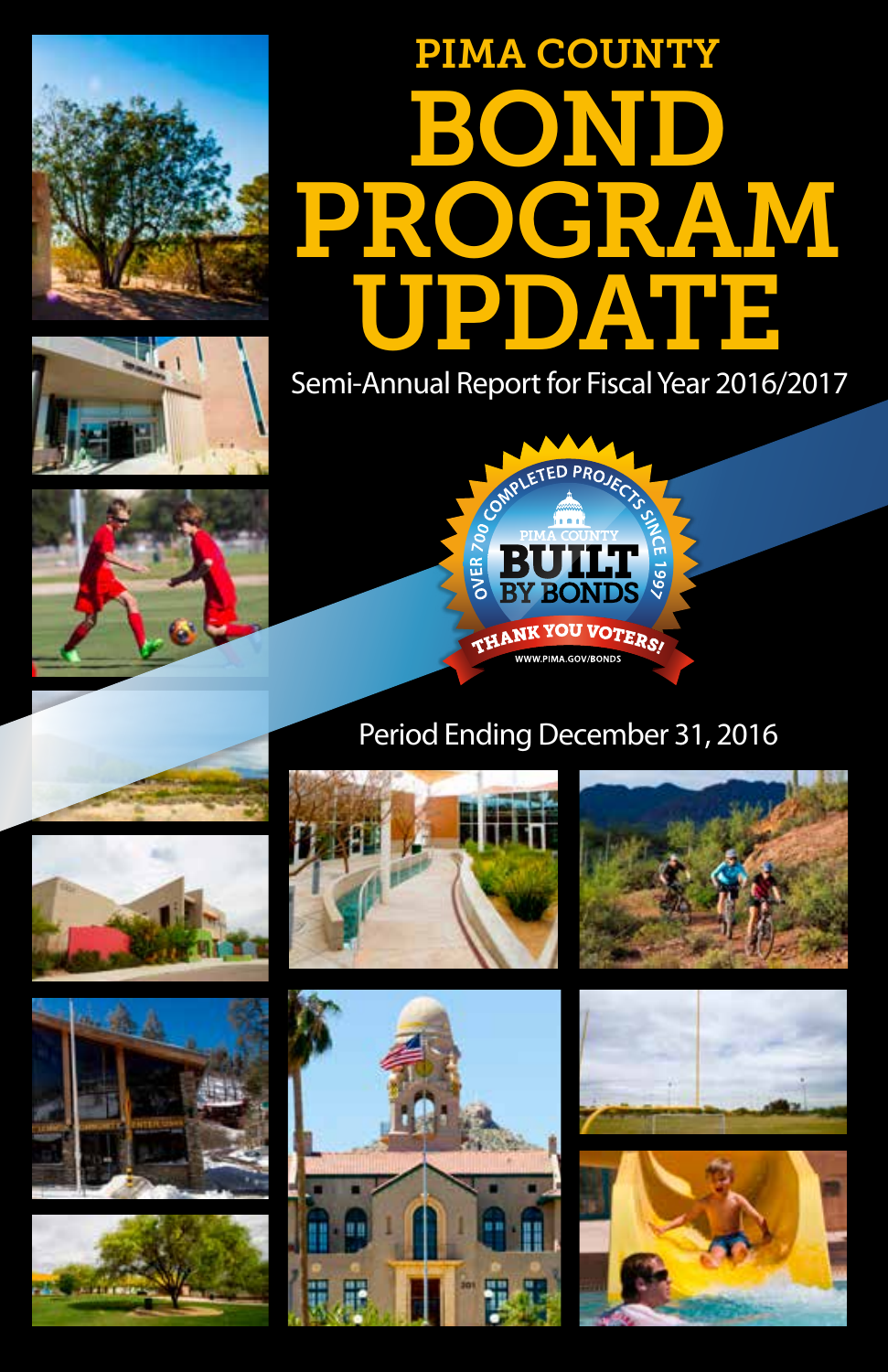![](_page_1_Picture_0.jpeg)

#### **Pima County Board of Supervisors**

Sharon Bronson, Chair, District 3 Ally Miller, District 1 Ramón Valadez, District 2 Stephen W. Christy, District 4 Richard Elías, District 5

#### **Pima County Administrator**

Chuck Huckelberry

#### **Pima County Bond Advisory Committee Members**

*These bond programs are overseen by an active 25-member citizen's committee appointed by each city and town, the two Native American tribal governments, the Pima County Board of Supervisors and the County Administrator.*

Tom Dunn, Chair - Town of Marana Carolyn Campbell, Vice Chair - District 5 Joe Boogaart - District 1 Edward Buster - District 4 Gary Davidson - District 1 Brian Flagg - District 5 Joyce Garland - City of Tucson René Gastelum - District 2 Kelly Gomez - Pascua Yaqui Tribe Curtis Lueck - District 3 Michael Lund - District 4 David Lyons - District 4 Wade McLean - County Administrator Joyce Powers - Town of Oro Valley Ted Prezelski - District 5 Patty Richardson - County Administrator Ted Schmidt - District 3 Chris Sheafe - County Administrator Dan Sullivan - District 2 John Sundt - District 1 James Ward - Town of Sahuarita Tom Warne - District 2 Greg Wexler - District 3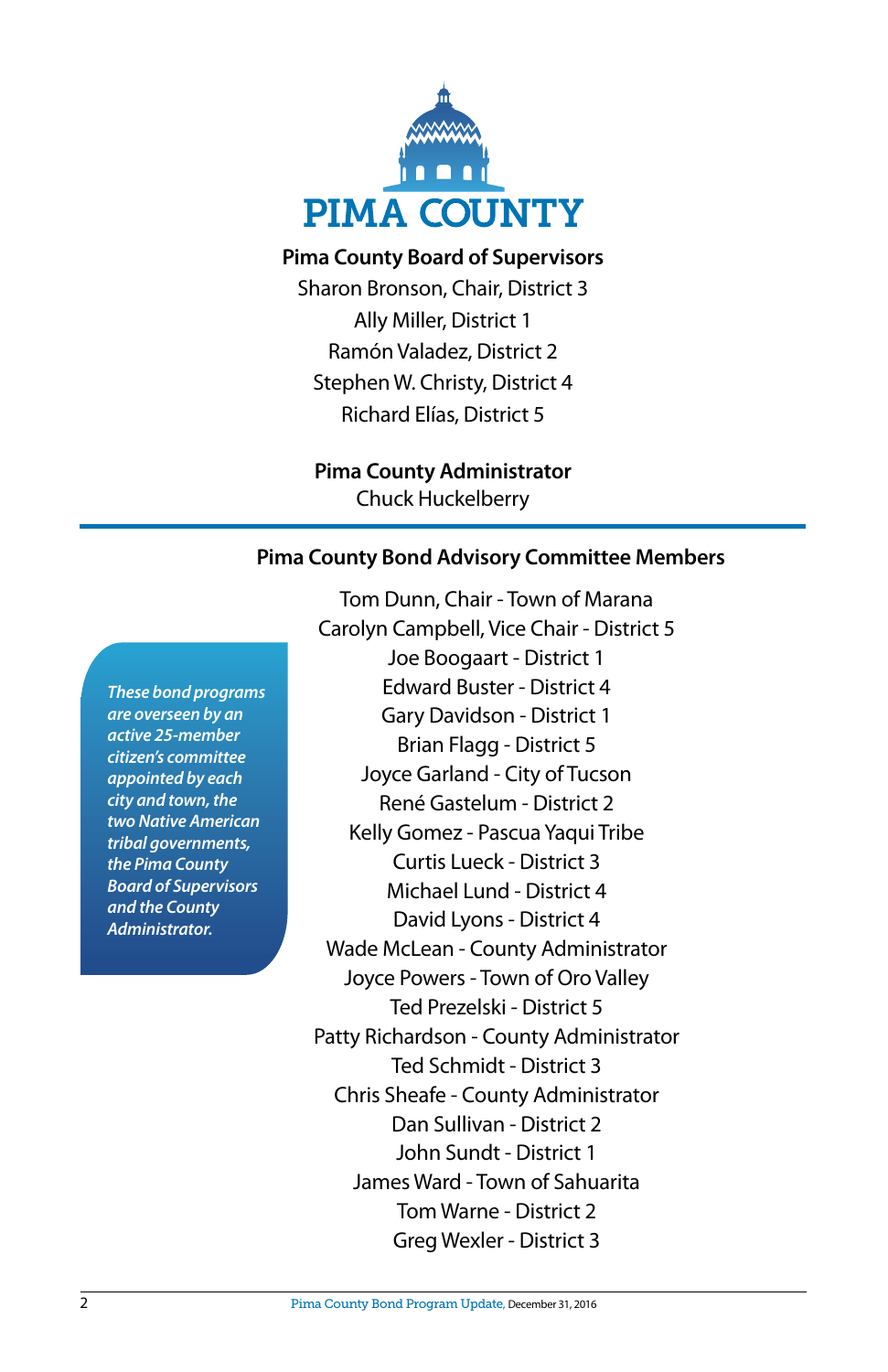# Pima County Bond Program Update

#### **Semi-Annual Report for Fiscal Year 2016/2017**

*Period Ending December 31, 2016*

## **About Pima County's Bond Programs**

Since 1997, Pima County and its partner jurisdictions have completed over 700 bond projects with voter-approved bond funding, resulting in significant investments in this community's infrastructure, providing tremendous benefit to the everyday lives of our residents and visitors, and creating thousands of construction-related jobs. The projects are located throughout Pima County, including within cities, towns and tribal areas. They include new and improved libraries; community centers; parks and trails; health

*A 2013 audit of the County's general obligation bond programs by the State Auditor General's office found the County's bond programs to be a unique collaborative effort between the County and its cities, towns and tribes; verified that bond proceeds were used for the purposes authorized by voters; and stated that projects benefited citizens throughout Pima County.* 

and medical facilities; affordable housing; justice and law enforcement facilities; historic preservation; roads; wastewater facilities; flood control improvements; and much more. Funding for the projects was approved by voters at county-wide elections held in 1997, 2004, and 2006. In 2014, voters approved funding for a new Pima Animal Care Center.

## **About this Report**

Per Pima County's Truth in Bonding Code (Chapter 3.06), status updates on the progress of completing bond projects are provided twice a year to the Bond Advisory Committee, the Board of Supervisors and the public. Since the majority of projects are now complete, Pima County has less to report. As a result, the format of this report has been updated to summarize, in a more concise manner, the accomplishments of each bond program and the status of the remaining projects. Additional

*Pima County's project delivery process for completing these projects has become a model adopted by other governmental agencies in Pima County, Phoenix and Texas.*

information about completed projects, active projects and financial data is available on the County's bond website at www.pima.gov/bonds. This semi-annual report is for the period ending December 31, 2016.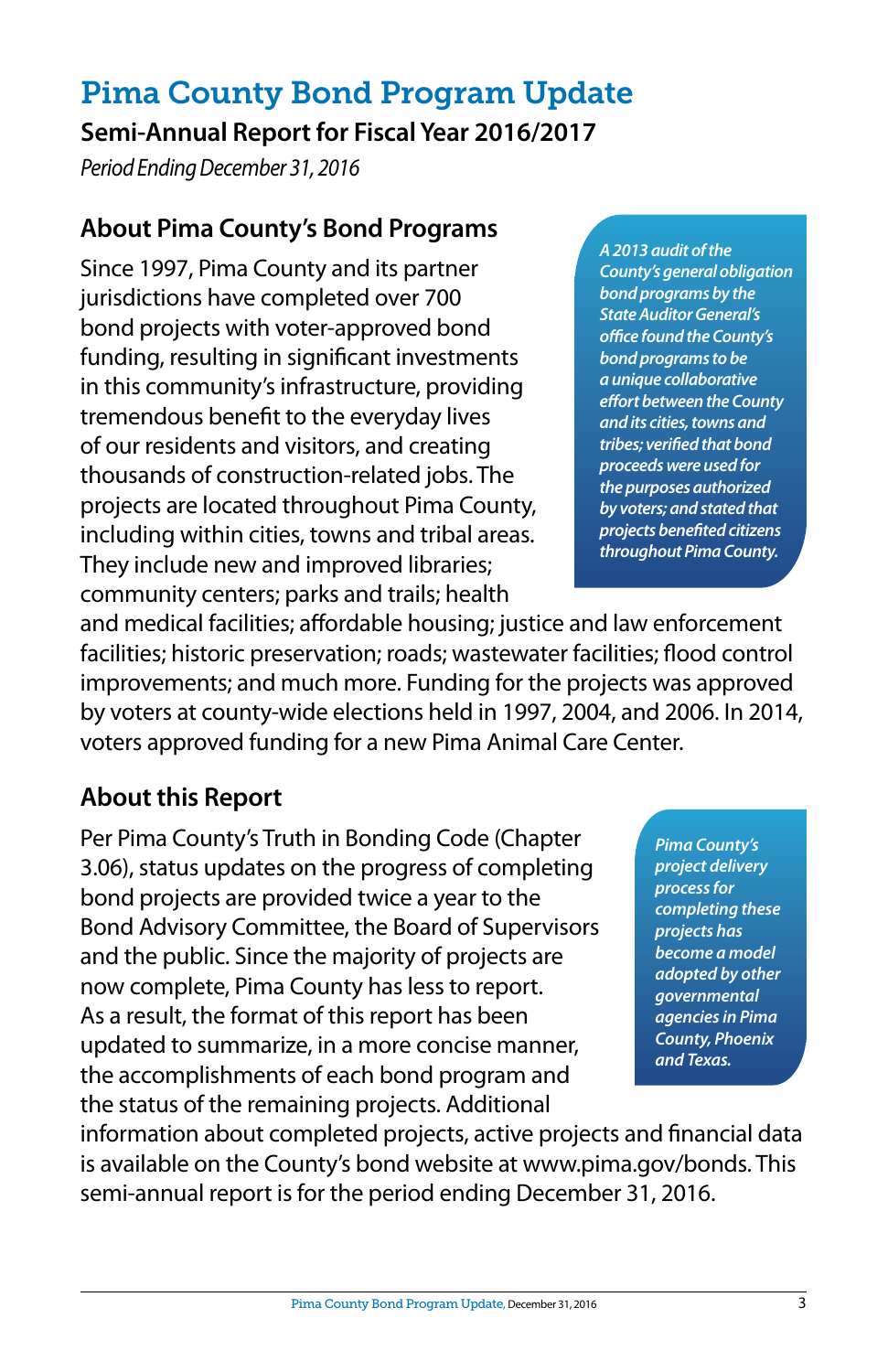## Status of Bond Programs December 31, 2016

#### **Completed Bond Programs**

1997 Sewer Revenue 2004 Sewer Revenue 2006 General Obligation (Behavioral Health Facilities)

#### **Substantially Completed Bond Programs**

1997 General Obligation 2004 General Obligation

#### **Active Bond Programs**

1997 HURF (Transportation) 2014 General Obligation (Pima Animal Care Center)

## Financial Summary

Since 1997, voters have authorized \$1.52 billion in bonds. As of December 31, 2016, Pima County had sold all but 7 percent of the bonds over 25 individual sales. The remaining General Obligation bond authorization was sold on February 1, 2017. A portion of the County's share of Highway User Revenue Funds are used to repay the transportation bond debt, sewer fees are used to repay the sewer debt, and secondary property taxes are used to pay off the General Obligation bonds that fund the remainder of projects. Pima County bonds are sold with no more than a 15-year payback term. Pima County's conservative approach to debt management is reflected in its superior credit ratings and low interest rates.

![](_page_3_Picture_9.jpeg)

*New Pima Animal Care Center under construction.*

*For tax year 2016, the owner of a home valued by the Pima County Assessor at \$126,336, which is the median valued home in Pima County, will pay \$88 a year or \$7 a month, to repay County General Obligation Bonds. That is equivalent to about 3% to 5% of the total property tax bill.*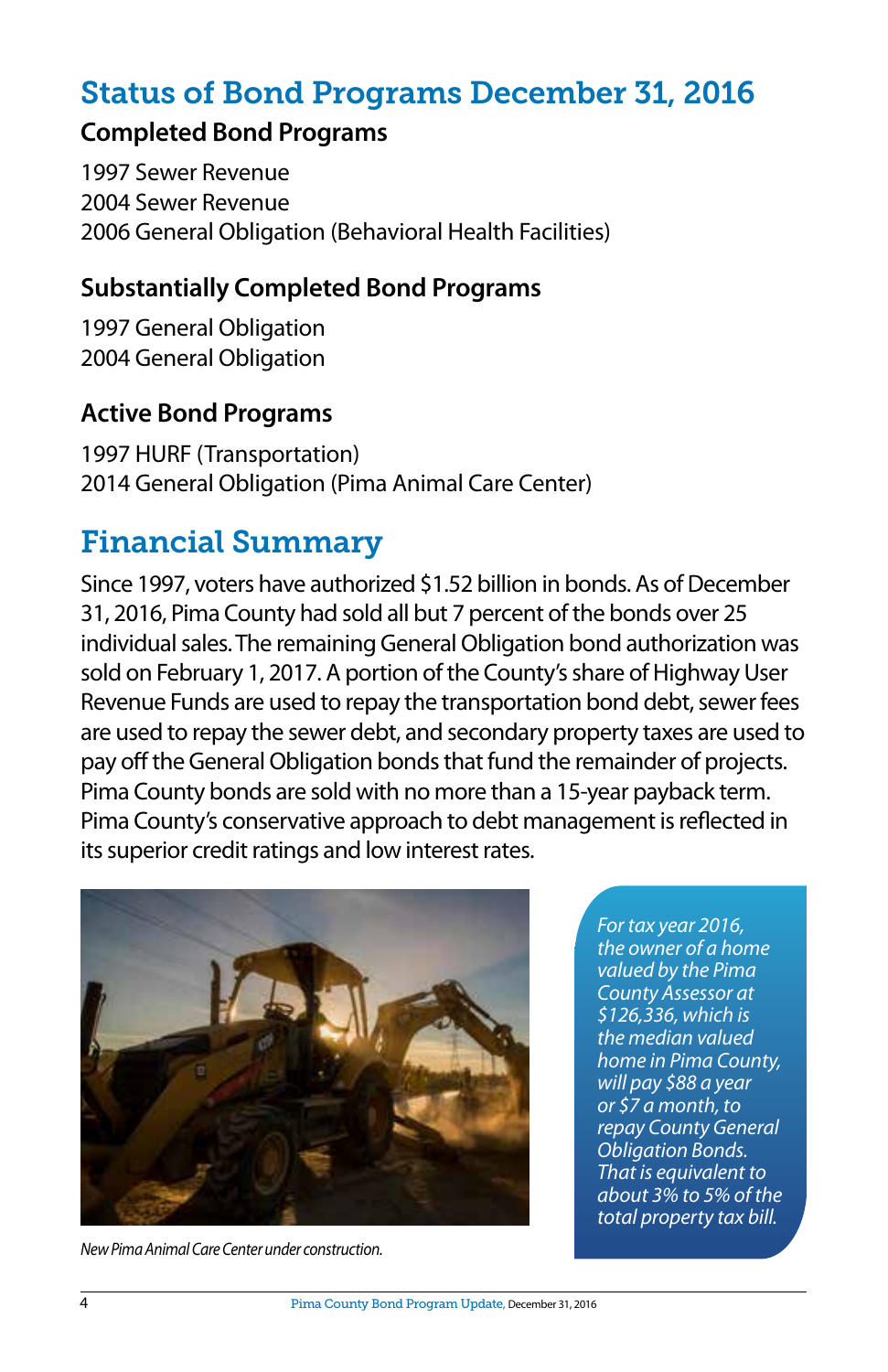## **Bond Sales (As of December 31, 2016)**

|                         | Total<br>Authorization |           | <b>Total Bond</b><br><b>Sales</b> |           | Remaining     |           |
|-------------------------|------------------------|-----------|-----------------------------------|-----------|---------------|-----------|
|                         |                        |           |                                   |           | Authorization | Percent   |
| <b>Bonds</b>            | (Millions)             |           | (Millions)                        |           | (Millions)    | Remaining |
| 1997 General Obligation |                        | 257.0     | S                                 | 255.8     | \$ 1.2        | $1\%$     |
| 1997 Sewer Revenue      | Ś                      | 105.0     | Ś.                                | 105.0     | \$ 0.0        | $0\%$     |
| 1997 HURF Revenue       | Š.                     | 350.0     | S.                                | 276.6     | \$73.4        | 21%       |
| 2004 General Obligation | Š.                     | 582.2     | S.                                | 575.8     | 56.4          | $1\%$     |
| 2004 Sewer Revenue      | Ś                      | 150.0     | Ś.                                | 150.0     | 50.0          | $0\%$     |
| 2006 General Obligation | Ś                      | 54.0      | \$                                | 54.0      | 50.0          | $0\%$     |
| 2014 General Obligation | Ś                      | 22.0      | \$                                | 4.0       | \$18.0        | 82%       |
| <b>Total</b>            |                        | \$1,520.2 |                                   | \$1,421.2 | \$99.0        | 7%        |

![](_page_4_Picture_2.jpeg)

![](_page_4_Picture_4.jpeg)

*Southeast Community park, under construction. Recently completed trailhead in Marana along the Juan Bautista de Anza Trail.*

![](_page_4_Picture_6.jpeg)

*Groundbreaking ceremony for new Pima Animal Care Center.*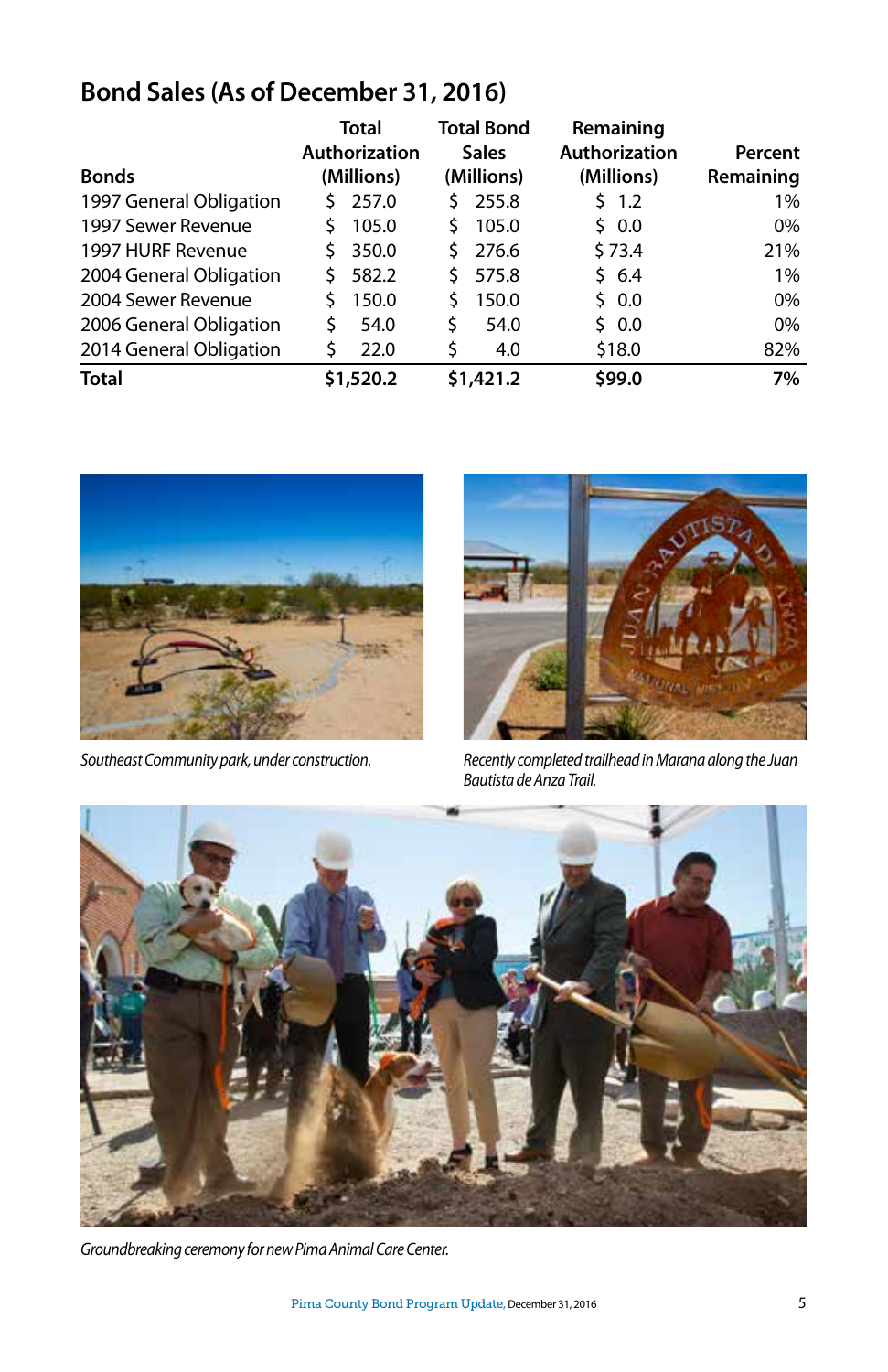## 1997 HURF Revenue Bond Program - Active

In November 1997, Pima County voters approved \$350 million in Highway User Revenue Fund (HURF) bonds, to be repaid with a portion of the County's share of HURF revenues from the State, to widen and rebuild roadways throughout Pima County and within cities and towns.

This funding has:

- Leveraged more than \$340 million in federal, state and local transportation funding
- Built more than 50 segments of roadway totaling over 230 lane miles
- Completed more than 70 safety projects
- Greatly relieved congestion that resulted from decades of rapid growth across eastern Pima County

The program includes 56 site-specific projects, many of which have been constructed in phases. Two additional projects, Neighborhood Transportation Improvements and Safety Improvements, include many smaller subprojects. Of the 56 site-specific projects, 91% are complete or currently under construction.

While 1997 HURF revenue projects were originally planned for completion by Fiscal Year 2013/14, a lack of HURF revenues caused by the economic downturn, sweeps by the State Legislature and more fuel efficient vehicles, means that projects have taken longer to complete. For Fiscal Year 2016/17, HURF revenues to Pima County are projected to total approximately \$59.7 million, and 31.3% are forecasted to repay debt for these transportation projects. Several projects are also reliant on Regional Transportation Authority (RTA) funding and scheduling. Three projects are managed by the City of Tucson.

![](_page_5_Picture_9.jpeg)

*HAWK crossings on Palo Verde Road south of Drexel, completed in May 2016.*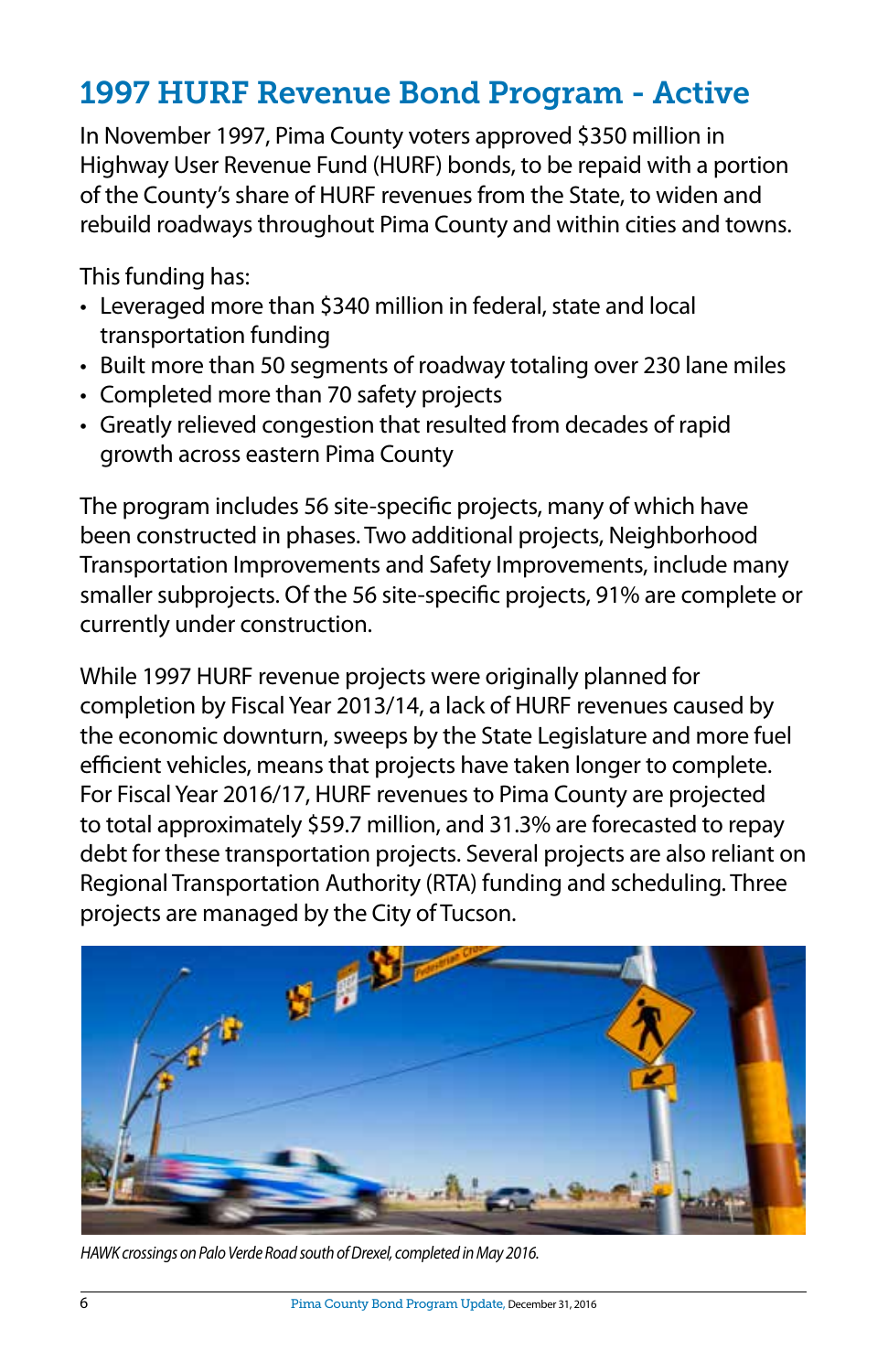![](_page_6_Picture_0.jpeg)

*Houghton Road: Irvington to Valencia, completed June 2016.*

## **Recently Completed Projects**

DOT-29 Houghton Rd., Irvington to Valencia – City of Tucson (RTA)

## **Projects Under Construction**

DOT-29 Houghton Rd., Widening at Union Pacific Railroad – City of Tucson (RTA) DOT-57 Guard Rail – Palo Verde and Julian Wash – Pima County DOT-57 Paved Shoulders at Avra Valley Road – Pima County

## **Projects Under Development**

*Estimated to begin construction between 2017 and 2020*

DOT-29 Houghton Rd., Valencia to Mary Ann Cleveland Way – City of Tucson DOT-29 Houghton Rd., Union Pacific Railroad to I-10 – City of Tucson DOT-41 Neighborhood Transportational Improvements – Pima County DOT-56 Broadway Blvd., Euclid Ave to Campbell – City of Tucson (RTA)

- DOT-57 Safety Improvements Pima County
- DOT-58 22nd Street, I-10 to Tucson Blvd. City of Tucson (RTA)

## **Future Projects**

DOT-23 Thornydale Rd., Cortaro Farms Rd., to Sumter Dr. – Pima County

DOT-24 Mainsail Blvd., and Twin Lakes Dr., Twenty-Seven Wash Vicinity – Pima County

DOT-32 Kolb Rd., Sabino Canyon Rd., to Sunrise Drive – Pima County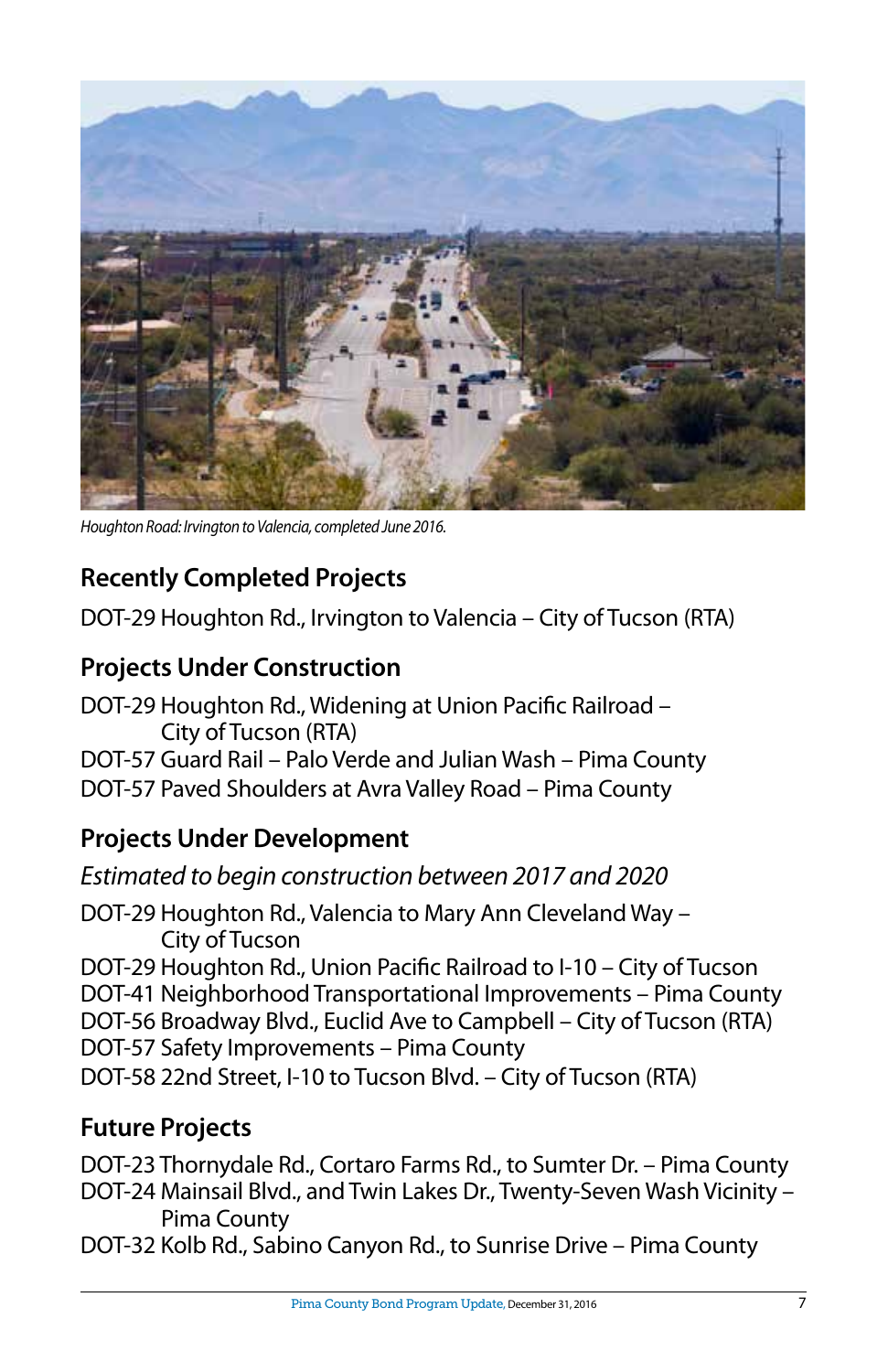## 2014 General Obligation Bond Program, Pima Animal Care Center - Active

In 2014, Pima County voters approved \$22 million for a new and improved Pima Animal Care Center (PACC) to replace the existing facility located at 4000 N. Silverbell Road. On October 4, 2016, Pima County held a groundbreaking ceremony, marking the beginning of construction for Phase 1 of the project, which will primarily construct the new portions of the facility east of the existing building. The new areas will include an expanded veterinary clinic, a recovery area for pets who receive medical treatment, the pet admissions area, a lobby and the administrative offices for PACC staff. Phase 1 is scheduled to be substantially complete by December 2017. At the completion of Phase 1, PACC's pets and staff will move to the new building while the remodel and partial demolition of the existing facility takes place. Full completion is expected in 2018.

Since the bond passed in 2014, the County and its consultants, Line and Space, LLC., and Sundt, have completed the preliminary work, including acquiring additional land from Tucson Electric Power and the City of Tucson, completing an extensive archaeological investigation, gathering all necessary building permits and developing the groundwork needed to begin construction. During design of the facility, Line and Space consulted with Animal Arts Design, a firm specializing in building animal shelters, and incorporated community and stakeholder feedback to ensure the new site would meet modern day standards and suit the existing needs of PACC's staff and pets.

PACC operates the largest pet shelter and adoption facility in Southern Arizona. The live-release rate at PACC has doubled since 2008 as a result of improved adoption programs, more partnerships with rescue organizations, expanded veterinary and medical treatment, and behavioral rehabilitation. Nearly 15,000 animal lives were saved in the past fiscal year, and PACC enforcement officers responded to nearly 28,000 calls for animal welfare and public safety in Pima County over that time.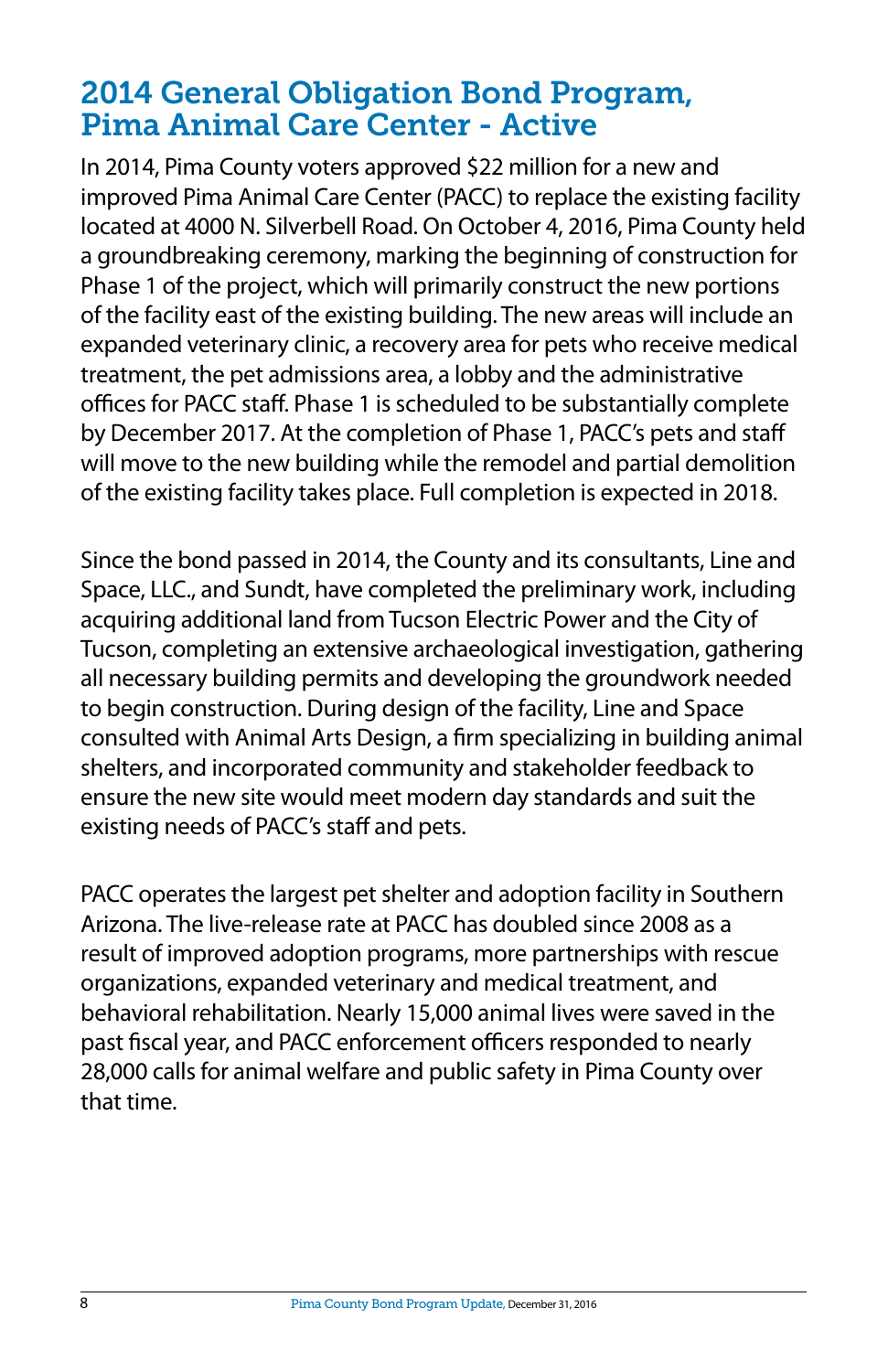## 1997 General Obligation Bond Program – Substantially Complete

In May 1997, Pima County voters approved \$257 million in general obligation bonds for a variety of capital improvement projects throughout Pima County, including within cities and towns.

![](_page_8_Picture_2.jpeg)

*Closure of Tangerine Landfill, completed in December 2016.*

Completed bond projects include:

- A new adult detention facility, a new juvenile detention facility and court complex, and 11 Superior Court courtrooms
- 2 new libraries, 5 new pools, 8 new community centers, 11 new or expanded regional parks, 16 neighborhood parks, 9 miles of river parks, expansion of Tucson Mountain Park and acquisition of Canoa Ranch
- A levee along 7-miles of the northern bank of the Santa Cruz River protecting a major portion of Marana
- Expansion of the Sahuarita Landfill, and many other facility improvements

## **Recently Completed Projects**

SW-2 Tangerine Landfill Closure - Pima County

## **Projects Under Construction**

SW-4 El Camino del Cerro Environmental Remediation - Pima County

## **Projects Under Development**

*Estimated to begin construction in calendar year 2017*

NR-16 Neighborhood Reinvestment Sunnyside Airport Wash Walking Path - City of Tucson

Midvale Park - Oak Tree Drive Lighting - City of Tucson Barrios Santa Rosa & Viejo Shade Structures & Basketball - Tucson Menlo Park Exercise Stations - City of Tucson Elvira Neighborhood Solar Lighting System - City of Tucson St. John's/Sunset Villa Park Restroom - Pima County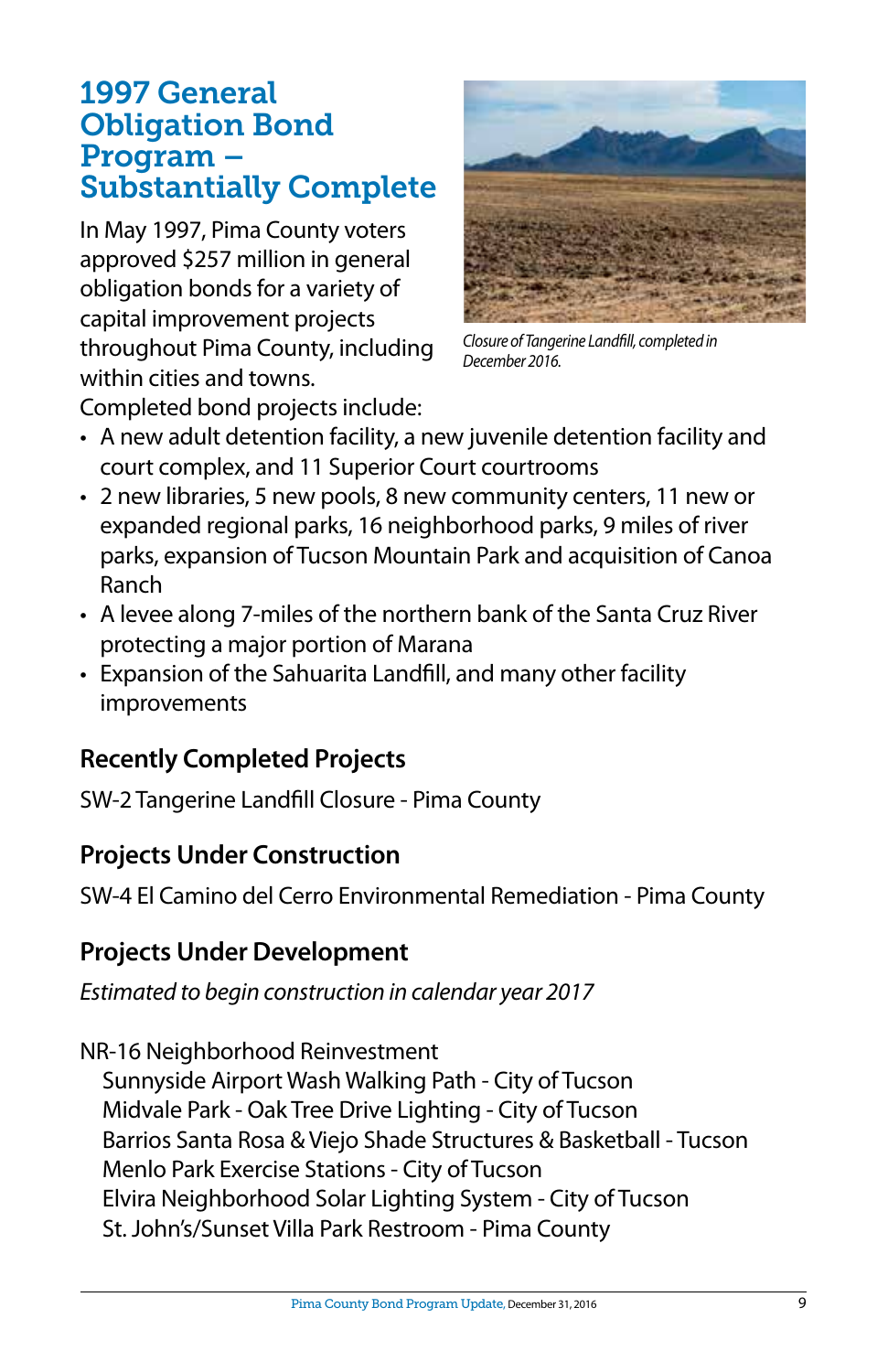## 2004 General Obligation Bond Program – Substantially Complete

In May 2004, Pima County voters approved \$582.2 million in General Obligation bonds for a variety of capital improvement projects and land acquisitions throughout Pima County, including within cities, towns and tribal areas.

Completed bond projects include:

- · A new emergency communications system used by 55 emergency service providers
- · A new public service center, public health center and interagency victim advocacy center
- · New and improved libraries, community centers, museums, parks and recreational facilities
- · Hundreds of new affordable housing units
- · Many miles of new flood control improvements
- · Hundreds of acres purchased to prevent urban encroachment on Davis-Monthan Air Force Base
- · Thousands of acres purchased to serve as mitigation for future development while expanding nature-based recreational opportunities
- · Rehabilitation of historic buildings and purchase of priority archaeological sites

![](_page_9_Picture_11.jpeg)

*Southeast Community Park (Esmond Station) trail, under construction.*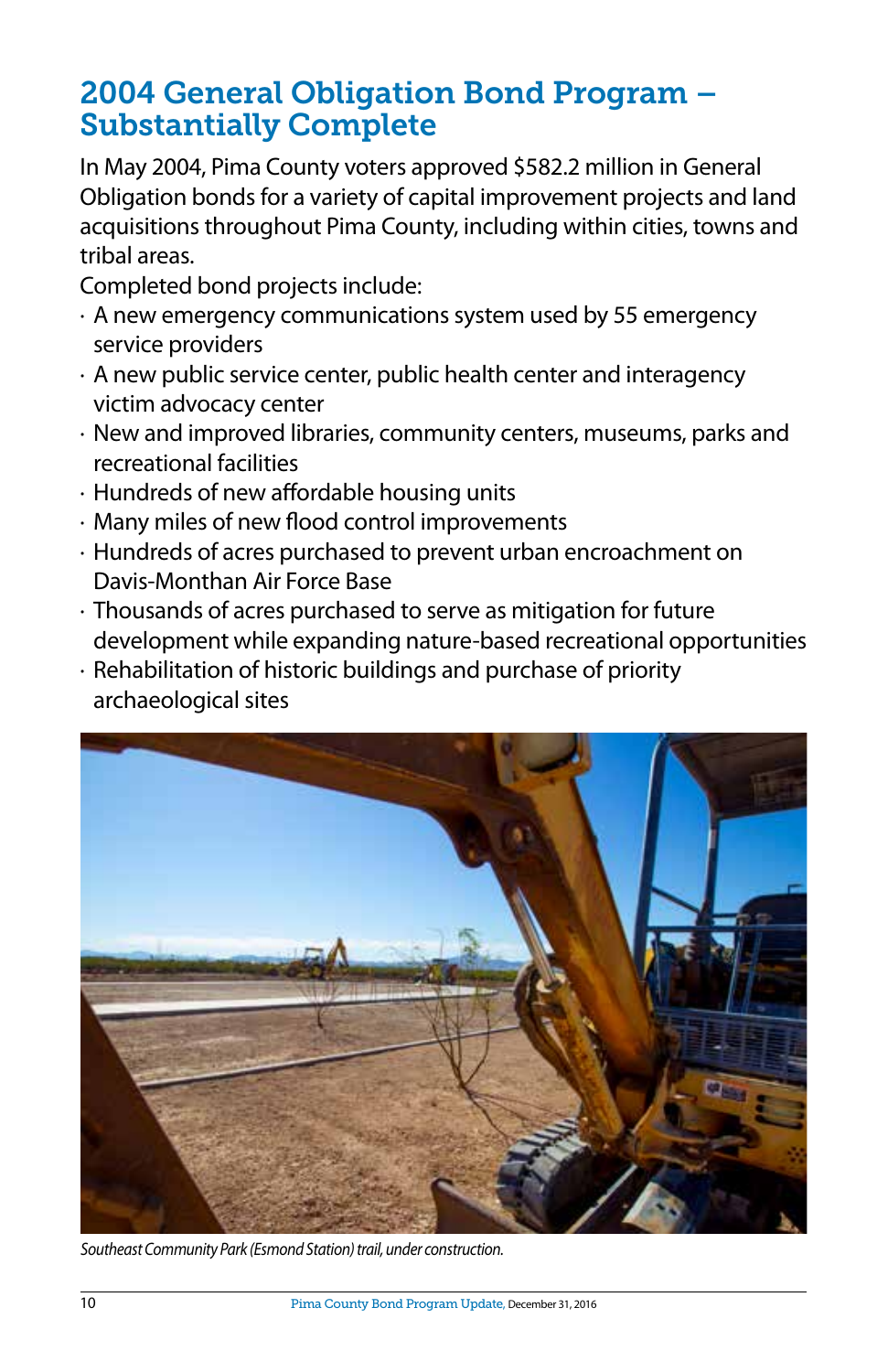![](_page_10_Picture_0.jpeg)

*Recently completed trailhead in Marana along the Juan Bautista de Anza Trail.*

## **Recently Completed Projects**

CR4.03 Puerto del Azotado Trailhead – Town of Marana

## **Projects Under Construction**

PR4.32 Southeast Community Park (Esmond Station) – Pima County

## **Projects Under Development**

*Estimated to begin construction in calendar year 2017*

NR2.09 Neighborhood Reinvestment Country Club – Glenn Treat Avenue Improvements – City of Tucson Santa Cruz Pedestrian Safety Improvements – City of Tucson Naylor – Changemaker Sidewalks & Improvements – Pima County Five Points Intersection Gateway - City of Tucson Greenway Land Acquisition & Access – City of South Tucson

HR2.10 Affordable Housing Programs The Marist on Cathedral Square\* The Ontario Rental Housing Project\* The Sonora Rehab Project\* TMM Family Services Senior – Veteran Rental Housing\* Linda Avenue House Restoration – Pima County

\*Managed by private housing developers

For more information, please visit www.pima.gov/bonds